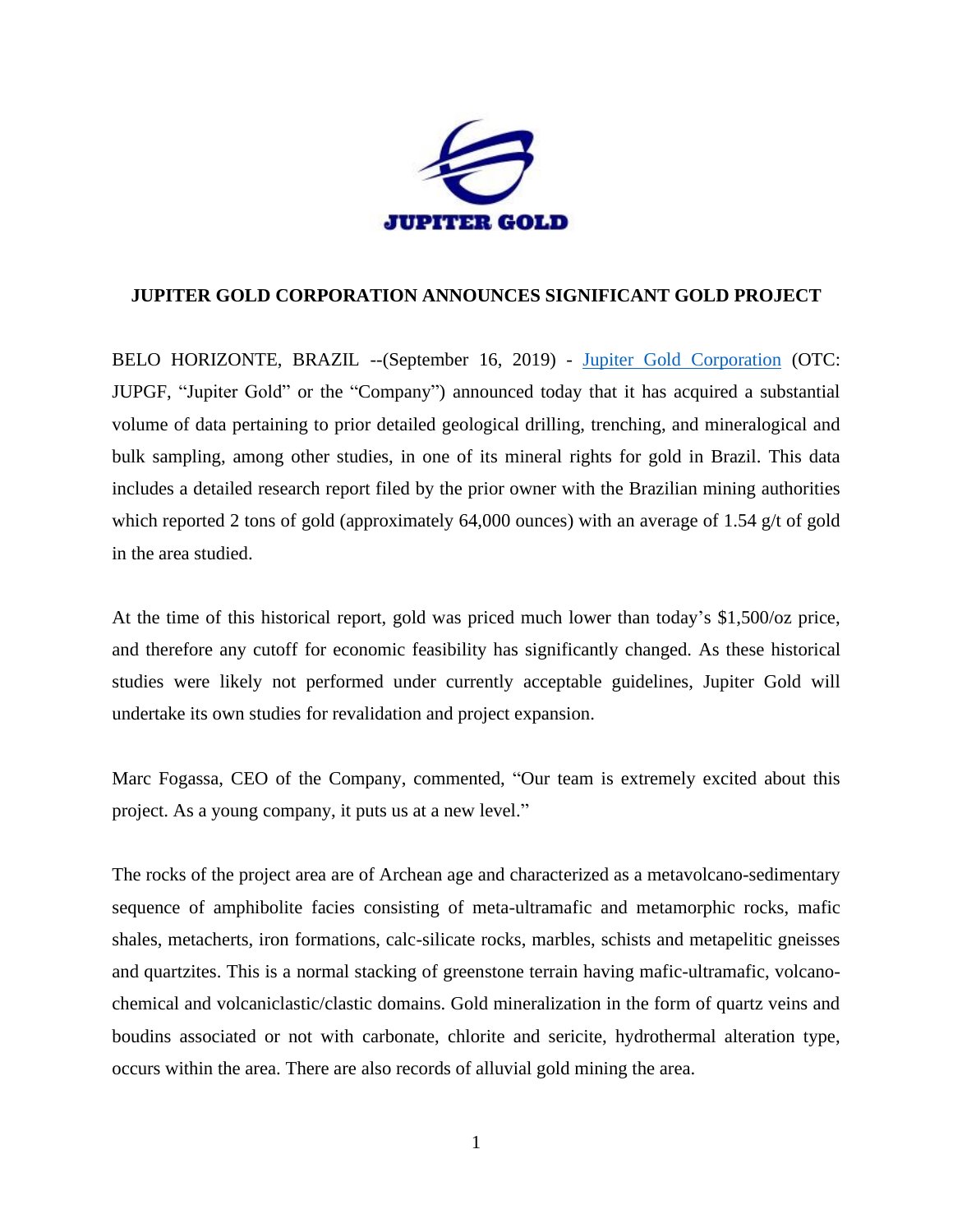Jupiter Gold has 4,801,600 issued and outstanding shares. It has been funded by equity investors, has no issued debt, and it cannot issue any variable-rate convertible debt as per its bylaws. [Brazil](http://www.twitter.com/BMIXstock)  [Minerals, Inc.](http://www.twitter.com/BMIXstock) (OTC: BMIX) currently holds a 43.1% ownership stake in Jupiter Gold.

## **About Us**

[Jupiter Gold Corporation](http://www.jupitergoldcorp.com/) (OTC: JUPGF) is a gold royalty company and it also fully owns several exploratory-stage projects in gold, palladium, and platinum. Jupiter Gold has never issued any debt, relying only on equity capital. Jupiter Gold's annual financial statements are audited by a U.S. auditor. The Company files required periodic reports with the Securities and Exchange Commission. Its common stock trades in the U.S. over-the-counter market under the ticker symbol JUPGF and its shares may be transacted through various brokers-dealers such as TD Ameritrade, Inc., Glendale Securities, Inc. and Charles Schwab Corp. More information on Jupiter Gold can be found at [www.jupitergoldcorp.com](http://www.jupitergoldcorp.com/) and it can be followed on Twitter [@JupiterGoldCorp.](http://www.twitter.com/JupiterGoldCorp)

## **Safe Harbor Statement**

*This press release contains forward-looking statements made under the "safe harbor" provisions of the U.S. Private Securities Litigation Reform Act of 1995. Forward looking statements are based upon the current plans, estimates and projections of Jupiter Gold Corporation's management and are subject to risks and uncertainties, which could cause actual results to differ from the forward- looking statements. Such statements include, among others, those concerning market and industry segment growth and demand and acceptance of new and existing products; any projections of production, reserves, sales, earnings, revenue, margins or other financial items; any statements of the plans, strategies and objectives of management for future operations; any statements regarding future economic conditions or performance; uncertainties related to conducting business in Brazil, as well as all assumptions, expectations, predictions, intentions or beliefs about future events. Therefore, you should not place undue reliance on these forward-looking statements. The following factors, among others, could cause actual results to differ from those set forth in the forward-looking statements: business conditions in Brazil,*